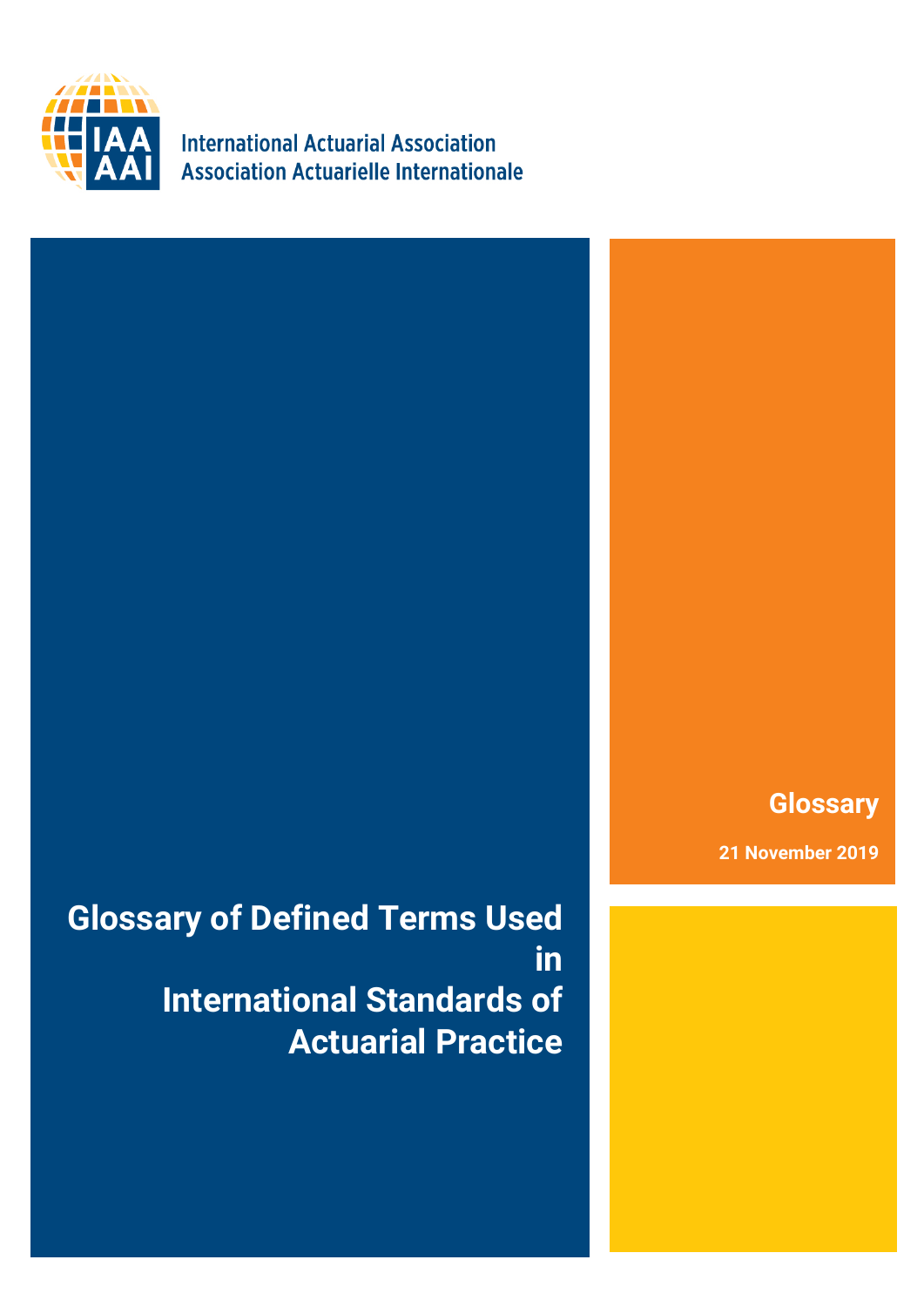## **Glossary of Defined Terms Used in International Standards of Actuarial Practice**

Adopted by the IAA Council 13 October 2013 Revision adopted 11 April 2015 Revision adopted 21 November 2016 Conforming changes adopted 23 April 2017 Revision adopted 1 December 2018 Revision adopted 21 November 2019



**International Actuarial Association Association Actuarielle Internationale** 

**Tel:** +1-613-236-0886 **Fax:** +1-613-236-1386 **Email:** secretariat@actuaries.org 1203-99 Metcalfe, Ottawa ON K1P 6L7 Canada **[www.actuaries.org](http://www.actuaries.org/)**

© International Actuarial Association/ Association Actuarial Internationale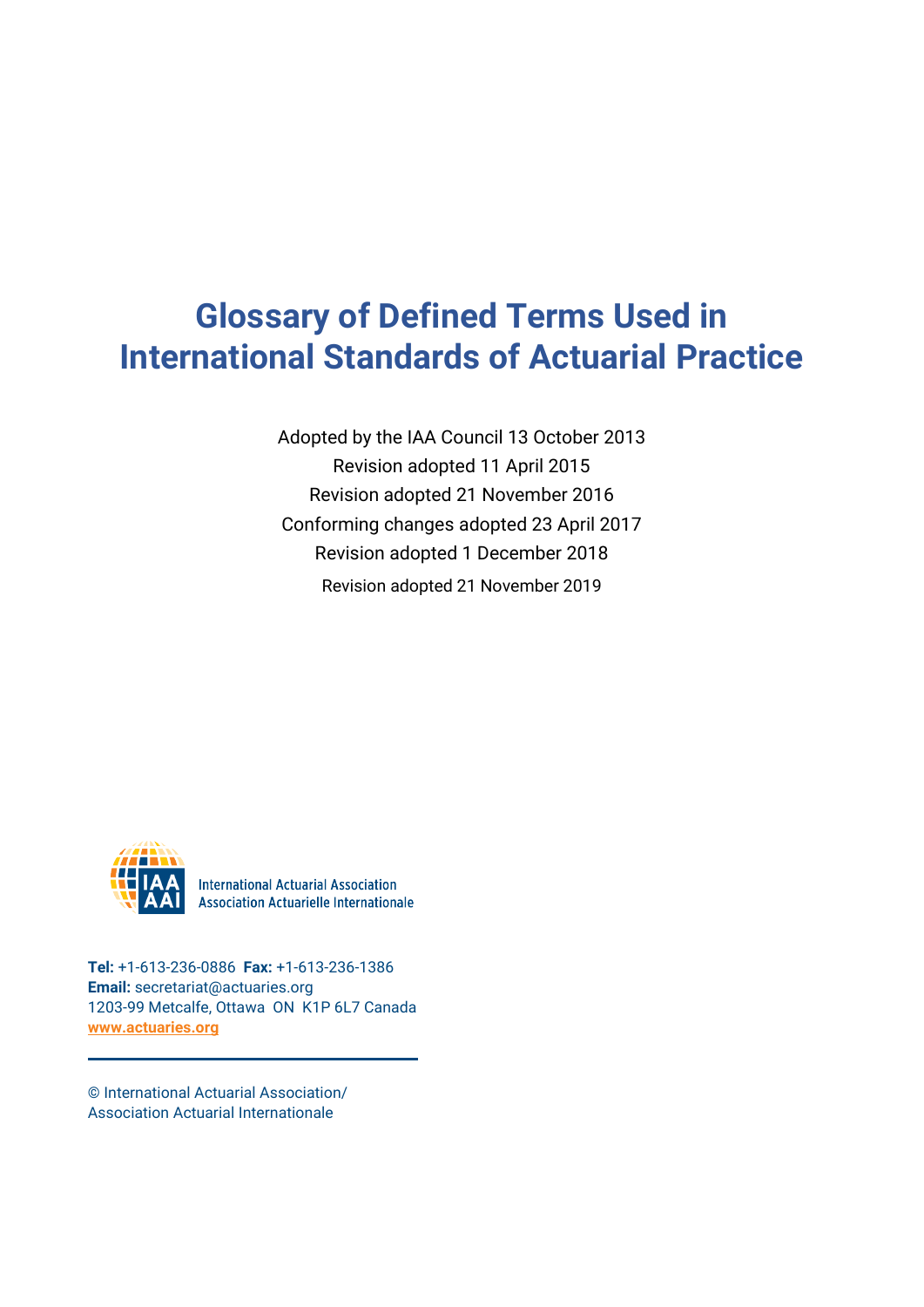## **Glossary of Defined Terms Used in ISAPs**

This glossary is the single repository of all defined terms used in the International Standards of Actuarial Practice (ISAPs). It is not an ISAP and has no authority of its own. Any defined term used in an ISAP (including any standard created by the adaptation of an ISAP by a standard-setter) takes the authority of that ISAP or adaptation. Defined terms and references to ISAP 1 are indicated in ISAPs in blue text with a dotted blue underline (e.g. defined term).

The terms in green text with a double underscore (e.g., insurance contract) are terms defined in the relevant IFRSs.

**Accepted Actuarial Practice (ISAP 1, 2)** – A practice or practices that are generally recognized within the actuarial profession as appropriate to use in performing [actuarial](#page-2-0) services within the scope of an ISAP or the applicable professional standards of practice.

**Accounting Policies (ISAP 3, 4)** – As defined by the International Accounting Standards Board (IASB) in paragraph 5 of IAS 8 *Accounting Policies, Changes in Accounting Estimates and Errors, "*the specific principles, bases, conventions, rules and practices applied by a [reporting entity](#page-4-0) in preparing and presenting financial statements."

<span id="page-2-0"></span>**Actuarial Services (ISAP 1, 2, 3, 4, 5, 6) –** Services based upon actuarial considerations provided to [intended users](#page-4-1) that may include the rendering of advice, recommendations, findings, or opinions.

<span id="page-2-1"></span>**Actuary (ISAP 1, 2, 3, 4, 5, 6) –** An individual member of one of the member associations of the [IAA.](#page-3-0)

**Adoption Date (ISAP 1, 6) –** The date on which this ISAP was adopted as a final document by the [IAA](#page-3-0) Council.

<span id="page-2-2"></span>**Anti-selection (ISAP 4) –** The tendency to exercise choices or options to the detriment of another party when it is to one's advantage to do so whether at outset or over time.

**Communication (ISAP 1, 2, 3, 4, 5, 6) –** Any statement (including oral statements) issued or made by an [actuary](#page-2-1) with respect to [actuarial services.](#page-2-0)

**Constructive Obligation (ISAP 3)** – As defined by the IASB in paragraph 10 of IAS 37 *Provisions, Contingent Liabilities and Contingent Assets*, as amended in October 2010, by IFRS 9, *Financial Instruments*: "an obligation that derives from a [reporting](#page-4-0)  [entity's](#page-4-0) actions where:

- a. by an established pattern of past practice, published policies or a sufficiently specific current statement, the [reporting entity](#page-4-0) has indicated to other parties that it will accept certain responsibilities; and
- b. as a result, the [reporting entity](#page-4-0) has created a valid expectation on the part of those other parties that it will discharge those responsibilities."

In paragraph 4(c) of [IAS 19](#page-3-1) *Employee Benefits,* the IASB further states "Informal practices give rise to a constructive obligation where the [reporting entity](#page-4-0) has no realistic alternative but to pay [employee benefits.](#page-3-2)"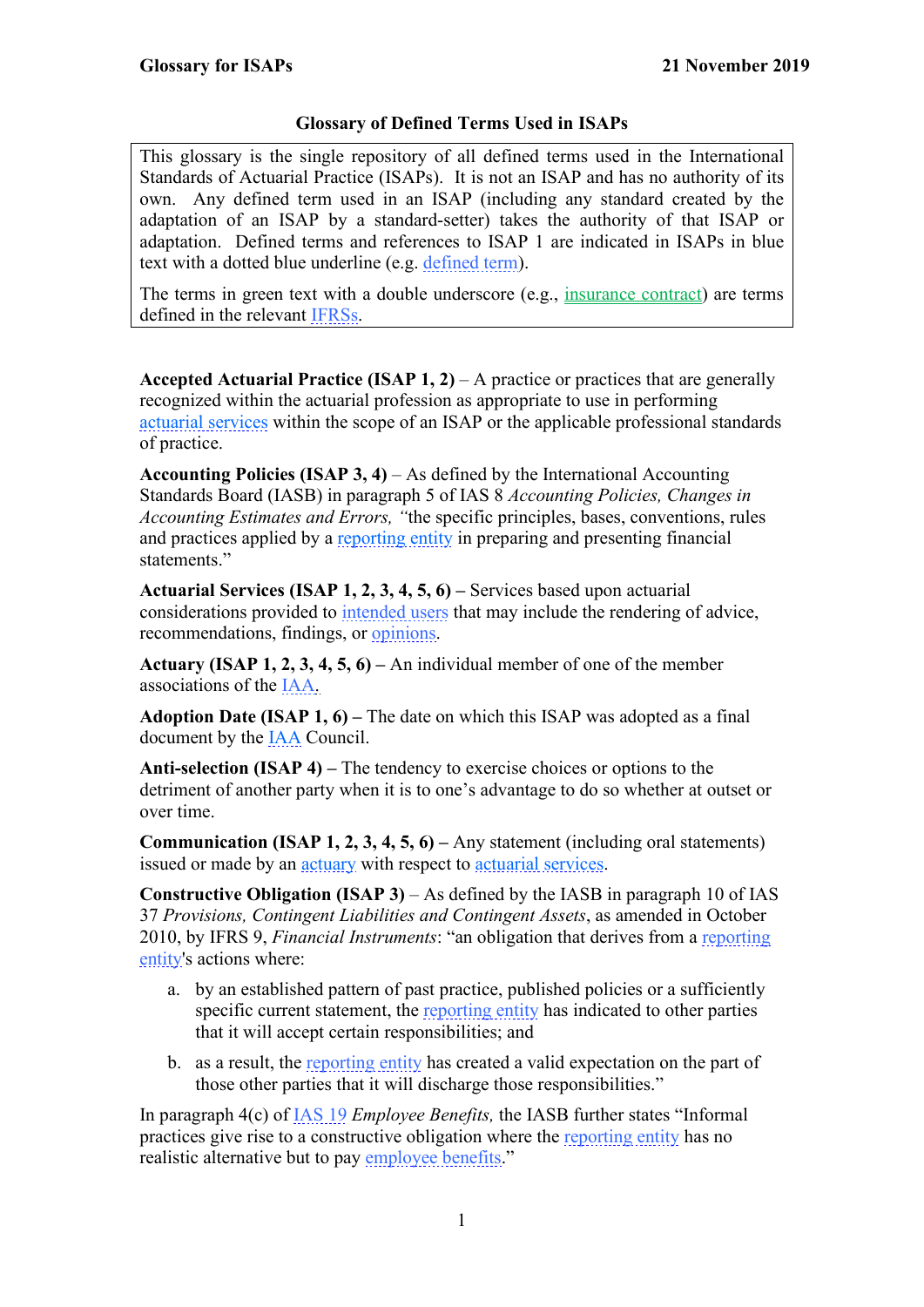<span id="page-3-2"></span>**Data (ISAP 1, 2, 3, 4, 5) –** Facts often collected from records, experience, or observations. Data are usually quantitative but may be qualitative. Examples of data include membership or policyholder details, claims details, asset and investment details, operating expenses, benefit definitions, and policy terms and conditions. Assumptions are not data, but data are commonly used in the development of actuarial assumptions.

**Employee Benefits (ISAP 3)** – As defined by the IASB in paragraph 8 of [IAS 19](#page-3-1) *Employee Benefits*, as amended through September 2014: "all forms of consideration given by a [reporting entity](#page-4-0) in exchange for service rendered by employees or for the termination of employment."

<span id="page-3-3"></span>**Enterprise Risk Model (ISAP 5) –** Those [models](#page-4-2) that are developed to comprehensively and consistently evaluate the risks of an [organization.](#page-3-3) Examples include internal models as specified by the International Association of Insurance Supervisors (IAIS), and capital models.

**Financial Analysis (ISAP 2) –** Any formal actuarial analysis. What constitutes a formal actuarial analysis is a matter for the [actuary'](#page-2-1)s judgment but might include work required by law and work requested by the principal to inform decisions. A financial analysis might include but is not limited to:

- a. Determination of discounted point in time values,
- b. Projection of cash flows and associated fund values, and
- c. Determination of future contribution rate(s).

<span id="page-3-0"></span>**General Measurement Approach (ISAP 4)** –The basis for measuring insurance contracts set out in IFRS 17, except where IFRS 17 permits a simplification (in the case of the premium allocation approach) or is modified (in the case of the variable fee approach)

**IAA (ISAP 1, 2, 3, 4, 5, 6) –** The International Actuarial Association**.**

<span id="page-3-1"></span>**IAS 19 (ISAP 3) –** International Accounting Standard 19 Employee Benefits, including any Interpretations from the International Financial Reporting Interpretations Committee or the Standing Interpretations Committee thereon, as issued through September 2014.

**IFRS 17 (ISAP 4)** – International Financial Reporting Standard 17 Insurance Contracts, including any interpretations from the International Financial Reporting Interpretations Committee thereon, as issued through 16 August 2019.

**International Financial Reporting Standards (IFRSs) (ISAP 3, 4)** – As defined by the IASB in paragraph 7 of IAS 1 *Presentation of Financial Statements*, as amended in June 2011, by *Presentation of Items of Other Comprehensive Income (Amendments to IAS 1)*: "Standards and Interpretations issued by the International Accounting Standards Board (IASB). They comprise:

- a. International Financial Reporting Standards;
- b. International Accounting Standards; and
- c. [International Financial Reporting Interpretations Committee] IFRIC Interpretations; and
- d. [the former Standing Interpretations Committee] SIC Interpretations."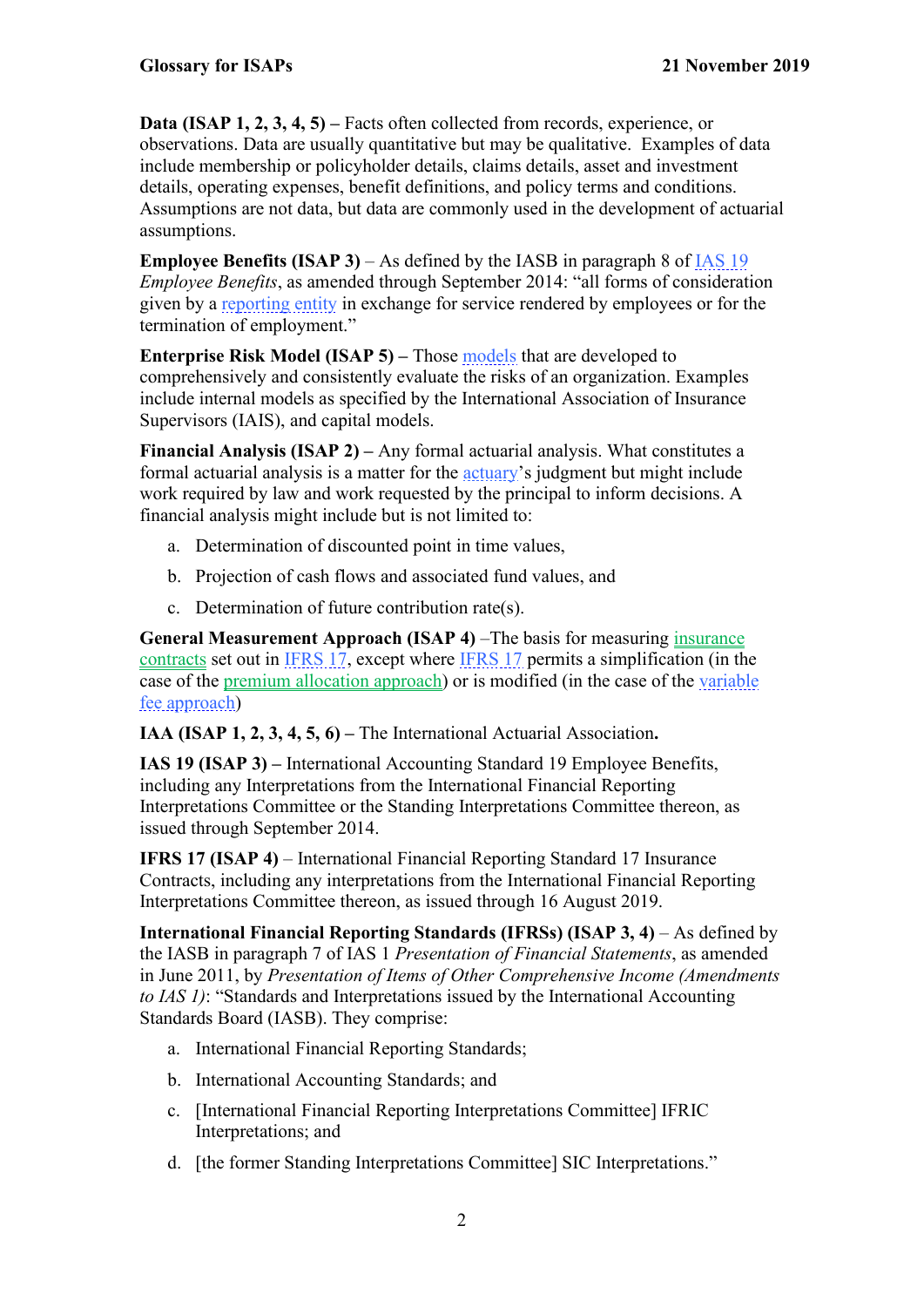<span id="page-4-1"></span>**Intended User (ISAP 1, 2, 3, 4, 5, 6) –** Any legal or natural person (usually including the [principal\)](#page-4-3) whom the [actuary](#page-2-1) intends to use the output of the actuarial services at the time the [actuary](#page-2-1) performs those services.

<span id="page-4-5"></span>**Law (ISAP 1, 2, 3, 4, 5, 6) –** Applicable acts, statutes, regulations or any other binding authority (such as accounting standards and any regulatory guidance that is effectively binding).

**Measurement Date (ISAP 3, 4)** – The date as of which the value of an asset or liability is presented, whether or not the actual calculations have been made as of a different date and rolled forward or back to the measurement date.

<span id="page-4-2"></span>**Model (ISAP 1, 2, 3, 4, 5, 6)** – A simplified representation of relationships among organizations or events using statistical, financial, economic, or mathematical concepts. A model has a specification, uses assumptions, [data,](#page-3-2) and methodologies to produce results that are intended to provide useful information on that system.

**Model Governance (ISAP 1)** – The application of a set of procedures and an organizational structure designed so that [intended users](#page-4-1) can place their confidence in the results of the [model.](#page-4-2)

**Model Risk (ISAP 1)** – The risk that, due to deficiency in the [model](#page-4-2) or in its use, an [intended user](#page-4-1) of the results of the [model](#page-4-2) will draw an incorrect conclusion from those results.

**Opinion (ISAP 1, 2, 3, 6)** – An opinion expressed by an [actuary](#page-2-1) and intended by that [actuary](#page-2-1) to be relied upon by the [intended users.](#page-4-1)

<span id="page-4-3"></span>**Principal (ISAP 1, 2, 3, 4)** – The party who engages the provider of [actuarial](#page-2-0)  [services.](#page-2-0) The [principal](#page-4-3) will usually be the client or the employer of the [actuary.](#page-2-1)

**Professional Judgment (ISAP 1, 3, 5) – The judgment of the [actuary](#page-2-1) based on** actuarial training and experience.

<span id="page-4-4"></span>**Report (ISAP 1, 2, 3, 4) –** The [actuary'](#page-2-1)s [communication\(](#page-2-2)s) presenting some or all of the output of [actuarial services](#page-2-0) to an [intended user,](#page-4-1) including any results, advice, recommendations, findings and opinions in any recorded form, including paper, word processing or spreadsheet files, e-mail, website(s), slide presentations, and audio or video recordings.

<span id="page-4-7"></span>**Report Date (ISAP 2) –** The date on which the [actuary](#page-2-1) issues a [report](#page-4-4) to intended [users.](#page-4-1) It usually follows the [valuation date.](#page-5-0)

<span id="page-4-0"></span>**Reporting Entity (ISAP 3) –** As defined by the IASB in paragraph 8 of *Framework for the Preparation and Presentation of Financial Statements, adopted in April 2001:* "an entity for which there are users who rely on the financial statements as their major source of financial information about the entity."

**Reverse Stress Test (ISAP 6) –** A process for identifying events or scenarios that would lead to a predetermined adverse outcome for an organization.

**Scenario Test (ISAP 5, 6)** – A process for assessing the impact of one possible event or several simultaneously or sequentially occurring possible events on an [organization'](#page-3-3)s financial position.

<span id="page-4-6"></span>**Social Security Program (ISAP 2) –** A program with all the following attributes regardless of how it is financed and administered: